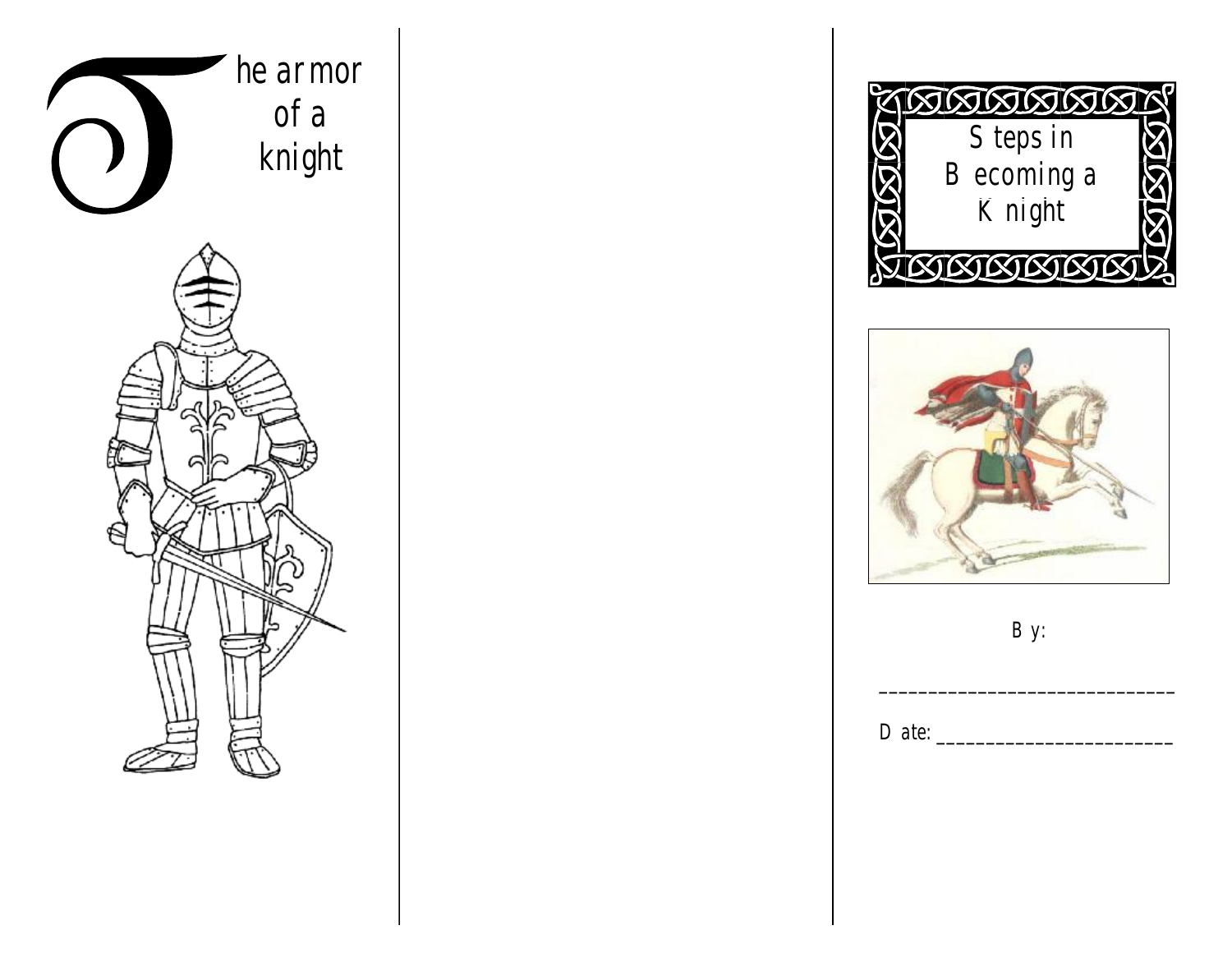Final Steps in The Duties of a The Duties of a Becoming a Knight Squire Page (A ges 16-manhood) (Manhood) (A ges 7-15)